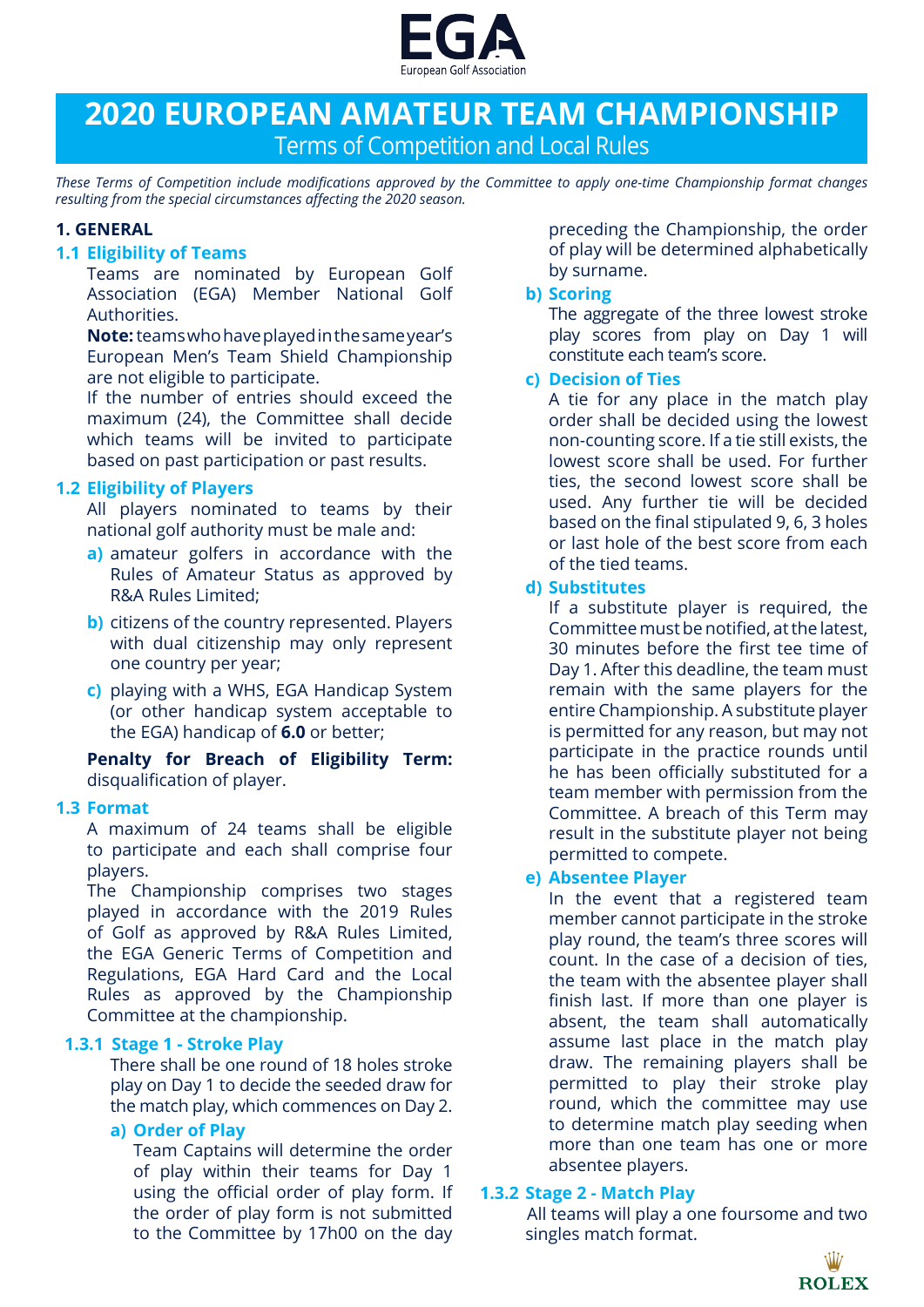

## **2020 EUROPEAN AMATEUR TEAM CHAMPIONSHIP** Terms of Competition and Local Rules

The stroke play will determine a seeded order for the match play. A maximum of 24 teams will be divided into a first flight of eight teams: 1 vs 8; 2 vs 7; 3 vs 6; and 4 vs 5, second flight of eight teams: 9 vs 16; 10 vs 15; 11 vs 14 and; 12 vs 13, and third flight of eight teams: 17 vs 24; 18 vs 23; 19 vs 22; and 20 vs 21.

If there are fewer than 24 teams, the seeded draw will change according to a standardised EGA format.

A win in either a foursomes or singles match shall return one point, a tied match, half a point (see 1.3.2 (c)) and a loss, zero points to the team's score.

#### **a) Order of Play**

Team Captains must provide the Committee with their team foursomes and singles orders of play using the official order of play form:

- **I.** for Day 2 matches, no later than 30 minutes after the completion of the stroke play.
- **II.** for Day 3 and 4 matches, no later than 30 minutes after the completion of their team's flight the previous day.

Failure to submit the official order of play form on time will result in the order of play being determined alphabetically by surname.

Once the official deadline to submit the order of play form has expired, changes in the order of play are not permitted.

**Penalty for Breach of Term 1.3.2 (a):** disqualification of all players out of the pre-stated order of play.

The draw will be published as soon as possible after the deadline has expired.

#### **b) Tied Match**

In the event of a match being all square after 18 holes in any round, players shall continue to play until one wins a hole, when the match will be considered won.

#### **Exception:** Term 1.3.2 (c)

## **c) Concession of Matches**

When a final team match result is already decided, an individual match may be tied if all participants in that match agree

**Note:** after 18 holes or any extra hole(s), if the players in an individual match

remain all square and the final result of the team match has been decided, the match in question will be tied.

## **d) Absentee Players**

In the event that one registered team member cannot participate in a match play round, his match shall be forfeited at a position within the order of play according to the following principles.

- **I.** Foursome matches must not be forfeited and must always be played.
- **II.** If the "withdrawal" occurs before the official deadline to submit the order of play form has expired: the Team Captain will return the order of play form with the absentee player placed in the position of his or her choice in the singles and that match will be forfeited.
- **III.**If the "withdrawal" occurs after the official deadline to submit the order of play form has expired,
	- **•** if the absentee player is listed to play in the singles: his match shall be forfeited.
	- **•** if the absentee player is listed to play in the foursome, he will be replaced by one of the players listed to play in the singles. The replacement will be determined by lot and his single match shall be forfeited.

If fewer than three players are available to represent a team, that team must forfeit its match.

In the event that opposing teams would each have one absentee player, then these players would be deemed to have been paired together and to have tied their match. Should this require the re-pairing of matches, the player in the match impacted higher in the order of play will descend to play the player in the other impacted match. A team match tied result would be decided by stroke play qualification position.

#### **1.4 Practice**

A team player, team captain or advice giver will not be allowed to practice on the championship course for a period of fifteen days prior to the official practice day, unless he or she is a member of the golf club at which